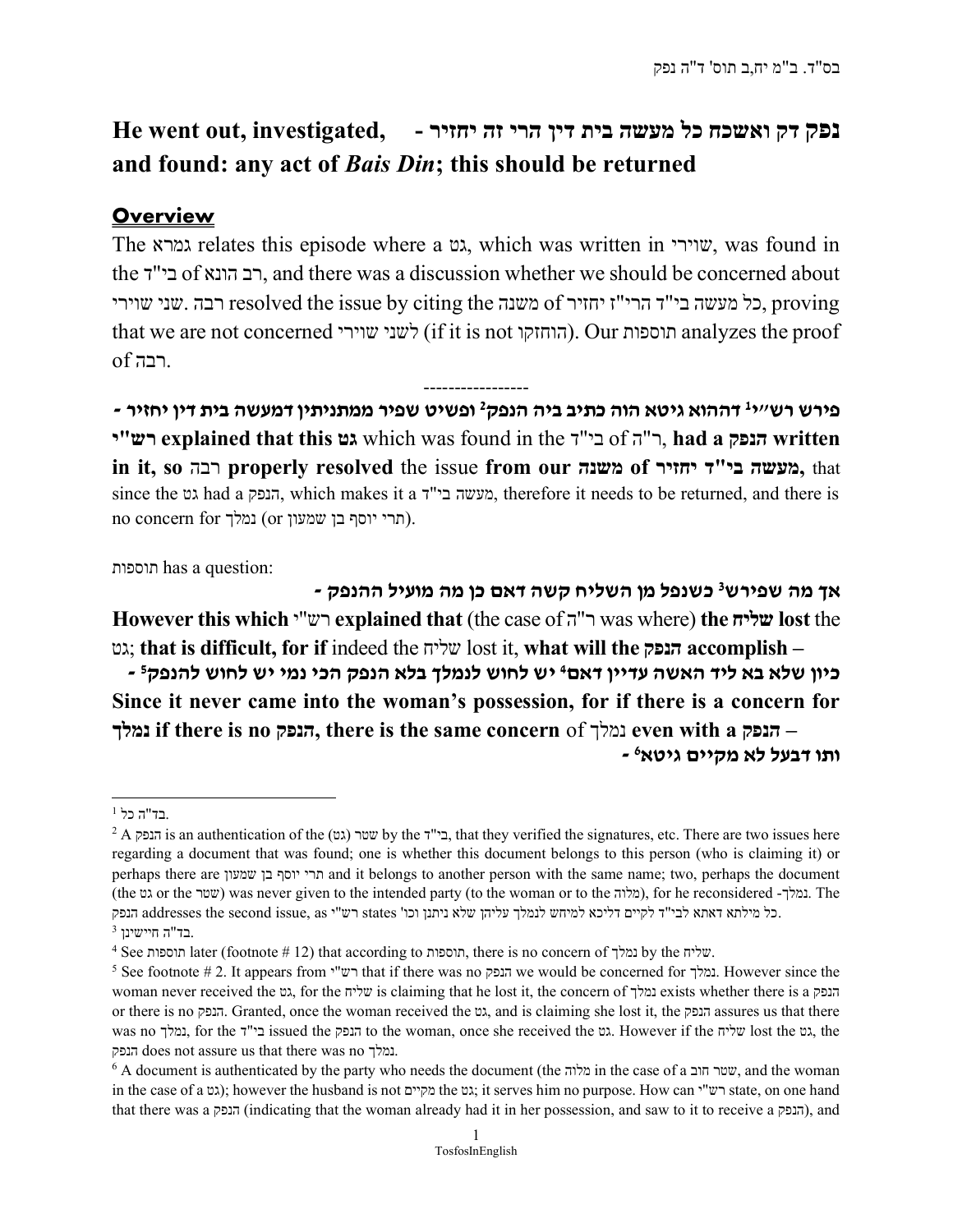## And furthermore the husband does not authenticate the גט.

:replies תוספות

#### ויש לומר דאי כתיב ביה הנפק מיירי שנפל מן האשה –

And one can say (not like ''ע"); that if there was a געפק written in this גט) (which was found by  $(\top)$  we must be discussing a case where the woman lost the  $\infty$  (for it is the woman who initiates the הנפק process) -

ושואלת אותו האשה ואומרת שהוא שלה וקא פשיט דיחזיר - And the woman is asking for the גט, saying that it is hers, and רבה resolved (from the משנה of כל מעשה בי"ד הרי"ז יחזיר of משנה ( the the returned to her -

ולא חיישינן שמא משקרת ומאשה אחרת נפל אף על גב דהשיירות מצויות כיון דלא הוחזקו -And we are not concerned that perhaps she is lying<sup>7</sup> (and she did not receive and lose a גט), but another woman (with the same name) lost it; we are not concerned that she is lying even though מצויות שיירות, since it is not הוחזקו) two couples with the same names); we know this from the משנה, for -

- כמו במעשה בית דין דיחזיר ואף על גב דאשתכח בבית דין<sup>8</sup> שהשיירות מצויות Just as the משנה states by ד"בי מעשה that it is returned, even if it is found in a כי"ד, where בי"ד - שיירות מצויות

- ולא חיישינן שמא מאחר נפל כיון דלא הוחזקו

And we are not concerned that perhaps someone else lost it, since הוחזקו לא. Similarly where the גט had a הנפק) (so the case of הו"ר must be that the woman claims that she lost the גט), which makes it a נמלך), we are also not concerned  $^9$ שמא מאחר נפל  $^9$ 

תוספות offers an alternate case:

#### ואי מיירי שהשליח שואלו לגרש את האשה -

And if we are discussing a case where the שליח is requesting the גט in order to divorce the woman with it; the שליח claims he lost it -

יש לומר דלא כתיב בו הנפק ומוכיח נמי שפיר<sup>10</sup> -

It will be necessary to say that there was no הנפק written in the גט, but

on the other hand write that the שליח lost it (indicating that there is no הנפק)?!

<sup>&</sup>lt;sup>7</sup> See 'Thinking it over'  $# 1$ .

 $^8$  See later on this עמוד, where רבה explains that כל מעשה בי"ד יחזיר. is even if it was found in בי"ד, which is מצויות.

<sup>9</sup> According to this interpretation (הנפק and the woman lost it) the comparison to ד"בי מעשה is clear, for in our case it is also a לא etc. if it is משנה), and the proof from the משנה is that we are not חושש for שוירי שוירי , etc. if it is לא שיירות מצויות ip:שיירות מצויות  $\,$ 

<sup>10</sup> Seemingly, how can רבה prove anything from that משנה, since that משנה is discussing a ד"בי מעשה, where there is no concern of נמלך, however our case (no הנפק, and the שליח lost it), where it is not a ד"בי , there should be the concern מעשה of נמלך. תוספות addresses this issue.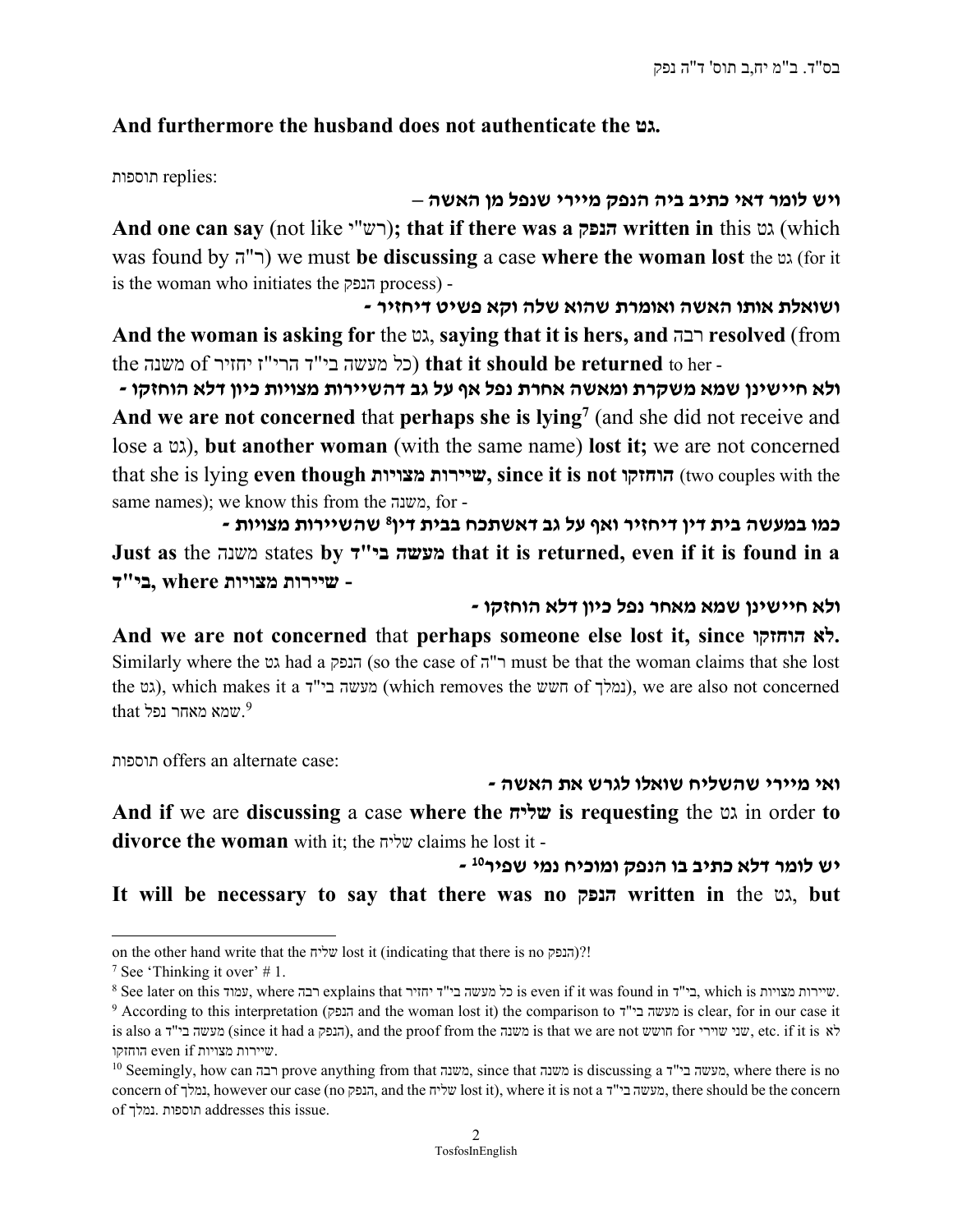nevertheless, רבה also properly proves that even in this case the rule is יחזיר - - כיון דבמעשה בית דין יחזיר דלא חיישינו לנמלך

For since that by ד"בי מעשה it is returned for we are not concerned for נמלך - - דכיון שכתוב בו הנפק ודאי נעשה הלואה

For since a הנפק is written in the חוב שטר, the loan was certainly given, - דלוה לא מקיים שטרא<sup>11</sup> כדאמרינן לקמן בפרקין <sub>(דף כ,ב)</sub>

for the לוה does not authenticate the שטר as the גמרא state later in our פרק - ולא חיישינן נמי שמא מאחר נפל אף על גב דהשיירות מצויות כיון דלא הוחזקו –

And additionally (by the משנה of די"ד), we are not concerned perhaps someone else (with the same names) lost this שטר, even if מצויות שיירות, because it  $i$ is הנפק גלא הוחזקו, so just as by הנפק, and נמלך, so just as by הנפק, and obviously we are not concerned for מאחר נפל (for we return it to the לא הוחזקו, since it is הוחזקו, the same will apply -

בההיא גיטא נמי דאשתכח שהשליח שואל הגט -

Also by that גט which was found by ה"ר, where the שליח requests the גט, that we will give it to him -

- ולא שייך למימר נמלך כיון שהגט ביד השליח דאין יכול לבטל הגט שלא בפני השליח<sup>12</sup> For it is not reasonable to be concerned for נמלך, since the גט is in the possession of the שליח, so there can be no נמלך, for the husband cannot nullify a גט not in the presence of the שליח, so presumably there is no חשש of נמלך -

- ולא ניחוש כמו כן שמא מאחר נפל אף על גב דהשיירות מצויות כיון דלא הוחזקו And we will also not be concerned even in a case of מצויות שיירות that perhaps נל מעשה 6 מאחר נפל (איזה לא הוחזקו לא הוחזקו לא, According to this case we derive from the כל מעשה 'וכו ד"בי that whenever there is a reasonable cause we are not concerned for נמלך) by ד"בי מעשה because there is a הנפק, and by the גט because it is השליח ביד(, and we also derive from the משנה that whenever there is no הוחזקו we are not נפל מאחר שמא חושש.

:asks תוספות

### - ואם תאמר אביי דאמר פרק האשה שהלכה<sup>13</sup> (יבמות דף קטו,ב ושם) And if you will say; אביי, who maintains in שהלכה האשה פרק - דחיישיªן לתרי יצחק אפילו לא הוחזקו -

<sup>11</sup> See footnote # 6. The fact that there is הנפק) which would be initiated only by the מלוה (proves that the לוה gave the שטר to the מלוה because he already received the loan.

<sup>&</sup>lt;sup>12</sup> See א,גיטין לב, The husband certainly intended to give her the שליח. when he sent it to her with the שליח. Afterwards he cannot be נמלך, since the חכמים instituted that one may not be מבטל a גט once it is given to a שליח, unless the ביטול is done in the presence of the שליח.] See there that others maintain that even בדיעבד, if he was השליח בפני שלא מבטל nevertheless מבוטל אינו ביטלו. [The שליח here is claiming that he was given the גט and he wants to deliver it to the woman, so obviously there was no הביטול הגט ביטול. The שליח has no (apparent) reason to lie. (See השם רע"א] נחלת משה  $^{13}$  See יח,א תוד"ה לאלתר [TIE footnote # 1].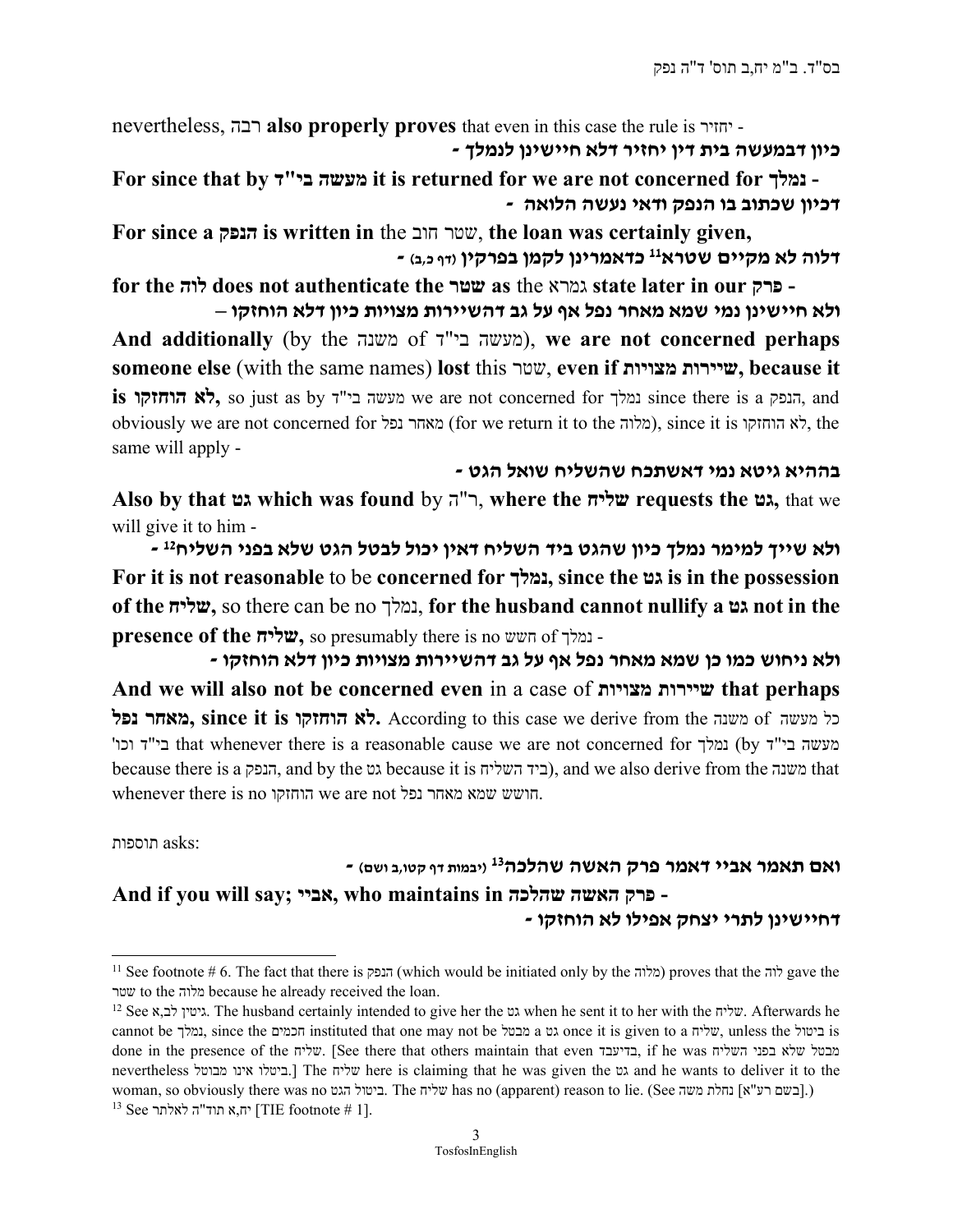That we are concerned for two יצחק even if it is not הוחזקו, and we do not let her remarry even though witnesses testified that יצחק died, for we are concerned that they may be referring to another יצחק, so אביי -

תקשי ליה ממתניתין דכל מעשה בית דין הרי זה יחזיר<sup>14</sup> -

#### וכל מעשה בי"ד הרי"ז יחזיר that states משנה טום should have a difficulty from our

:answers תוספות

- ויש לומר דמוקי לה דאשתכח חוץ לבית דין שאין השיירות מצויות<sup>15</sup> כרבי זירא<sup>16</sup> And one can say that אביי will establish the משנה like ז"ר that it was found outside בי"ד where it is הושש and therefore we are not חושש that הושש since it is הו - (אין שיירות מצויות and (לא הוחזקו

אבל לגבי תרי יצחק לא שייך לפלוגי בין מצויות לשאין מצויות - However regarding the concern of two יצחק, it is not rational to distinguish whether it is מצוירות מצוירות מצוירות מצוירות שיירות (for in that case it is always like  $w$ - (מצויות

- דלעולם יש להסתפק ביצחק מעיר אחרת כמו מעיר זאת<sup>17</sup>

For there is always the doubt that it may be a יצחק from another city, just as it may be a יצחק from this city.

תוספות offers an alternate solution:

אי נמי מוקי מתניתין דאשתכח בבית דין ואפילו הכי לא חיישינן לאחר -Or you may also say that  $\infty$  are  $\infty$  will establish our משנה) that it was found in the ירבה (like רבה) where it is wirrenty, but nevertheless we are not concerned that it may belong to another person with the same name -

- 18סיון שזה האיש שואל גט וידעינן שאבד גט ואין אנו מכירין אחר Since that this person is requesting the גט which he lost, and we know that a גט was lost (with the names that he gave) and we know of no other who is requesting this גט, therefore -

- אין לחוש שמאחר נפל ונפל ממנו כמו כן כאן<sup>19</sup>

<sup>&</sup>lt;sup>14</sup> From this משנה it is obvious that we are not חושש for another with the same name (if it is הוחזקו). See 'Thinking it over' # 3.

 $15$  See footnote # 19.

 $^{16}$  See later on this עמוד) where י"ר argues with רבה and maintains it was found outside בי"ב).

<sup>17</sup> When the גט wasfound in a place where מצויות שיירות אין, if the גט was claimed after it was found by someone who claims he lost it here and he identifies it, we assume that it belongs to whoever claims it, since no one else is passing through; why should we assume otherwise. However when we are told that יצחק died (in a certain city) even if it is מצויות שיירות אין) that travel to that city) but we do not know which יצחק died, for we do not know which יצחק came to this city.

<sup>18</sup> There is enough circumstantial evidence to lead us to believe that this גט belongs to this requesting שליח.

<sup>19</sup> It would seem that the 'נמי אי 'maintains that this reasoning is sufficient for us to return the גט even if מצויות שיירות. However the first answer of תוספות maintains (see footnote # 15) that this evidence is effective only if מצויות שיירות אין.